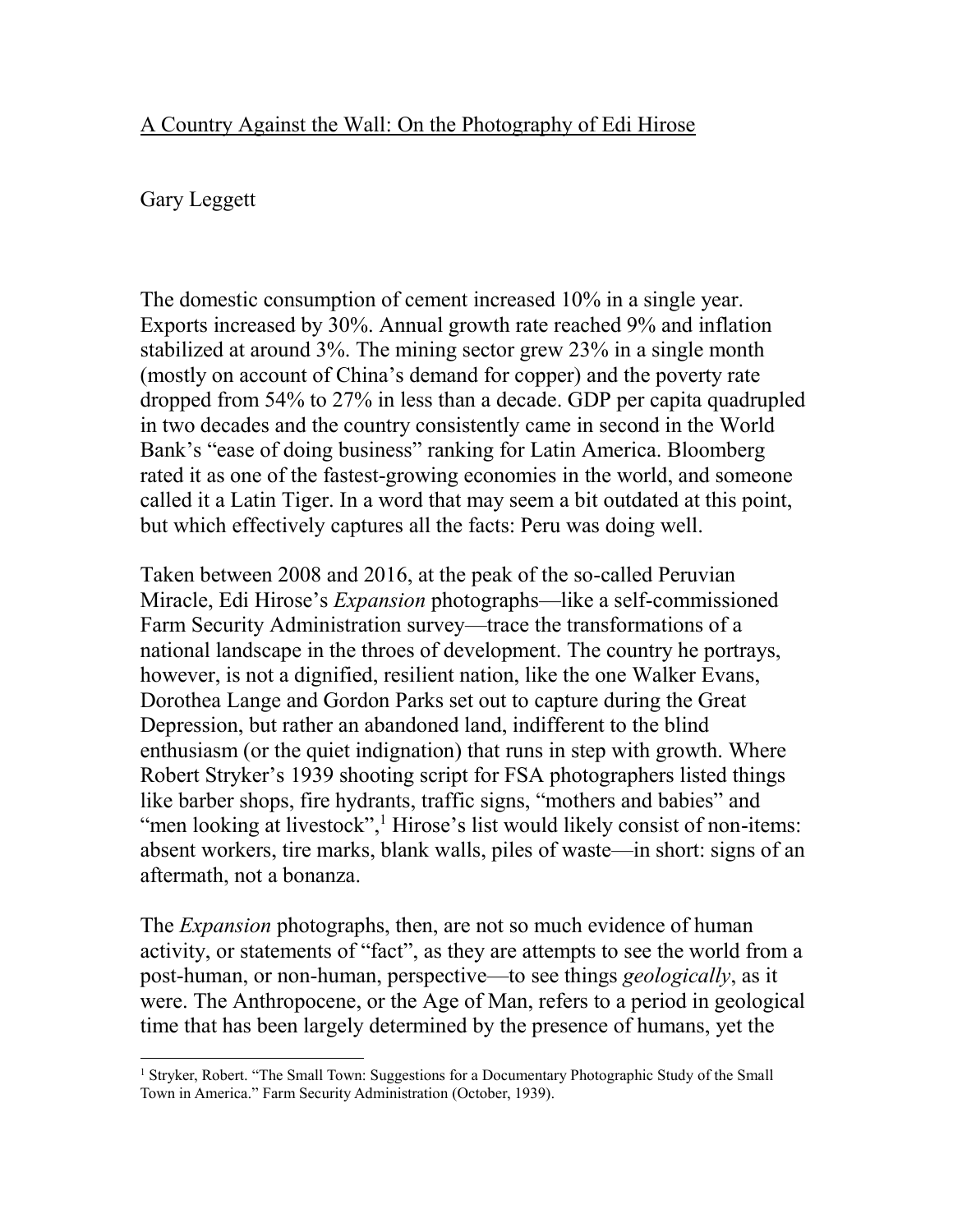paradox here is that as soon as we acknowledge that human activity has defined an entire geological epoch, "the human" becomes subsumed to a wider set of natural forces and variables—i.e., humans are no different than solar flares or methane leaks, in this sense. Our influence over climate patterns and landscape has thrown us into a world of *effects,* not causes, and Hirose's photographs try to capture what this ontological shift might look like.

The series, after all, is titled *Expansion*, not *Growth*. Growth implies progress. Expansion simply denotes an increase in size. Something expands not by transforming itself, but by extending its reach, by redefining its limits—essentially, *by adding more of itself to itself*. But what exactly is being expanded? Capital? Statehood? Population? And where does it end? One reading might place Lima at the origin and say—in the spirit of Henri Lefebvre—that Hirose's photographs portray a society that has finally become completely urbanized, i.e., that the city starts (and ends) at the mine and the quarry. Which is to say that nature no longer exists, and everything—be it through extraction, urbanization, or pure speculation has become *landscape*.

A more accurate reading, however, might say that *Expansion* represents a shift from a topographical to a topological survey of the Peruvian territory. In other words, the photographs represent a space where *urban* and *rural* are essentially interchangeable and there is nothing intrinsically different between a construction site and an open-pit mine: they are both, in a sense, points of extraction within the same matrix of accumulation. This interpretation is further supported by the formal and material themes that run through Hirose's photographs: a green tarp used on a building site along the coast is also used to wrap mine tailings at 4,200 meters above sea level; Lima's crumbling cliffside, hopelessly retained by a weeping veil, is redolent, once again, of a mine dump or a distant quarry; a mound of dirt on a building's rooftop echoes the desert landscape behind it, and it is this very desert, as Sebastian Salazar Bondy once argued, that occupies the city—not the other way around.<sup>2</sup> Or as Herman Melville wrote, "Lima has taken the white veil and there is a higher horror in this whiteness of her woe. Old as

 $\overline{a}$ 

<sup>2</sup> Bondy, Sebastián Salazar. "El desierto habita en la ciudad", in *Guaraguao,* Year 8, No. 18: Miradas sobre las ciudades. Asociación Centro de Estudios y Cooperación para American Latina (Summer, 2004), pp. 169-175.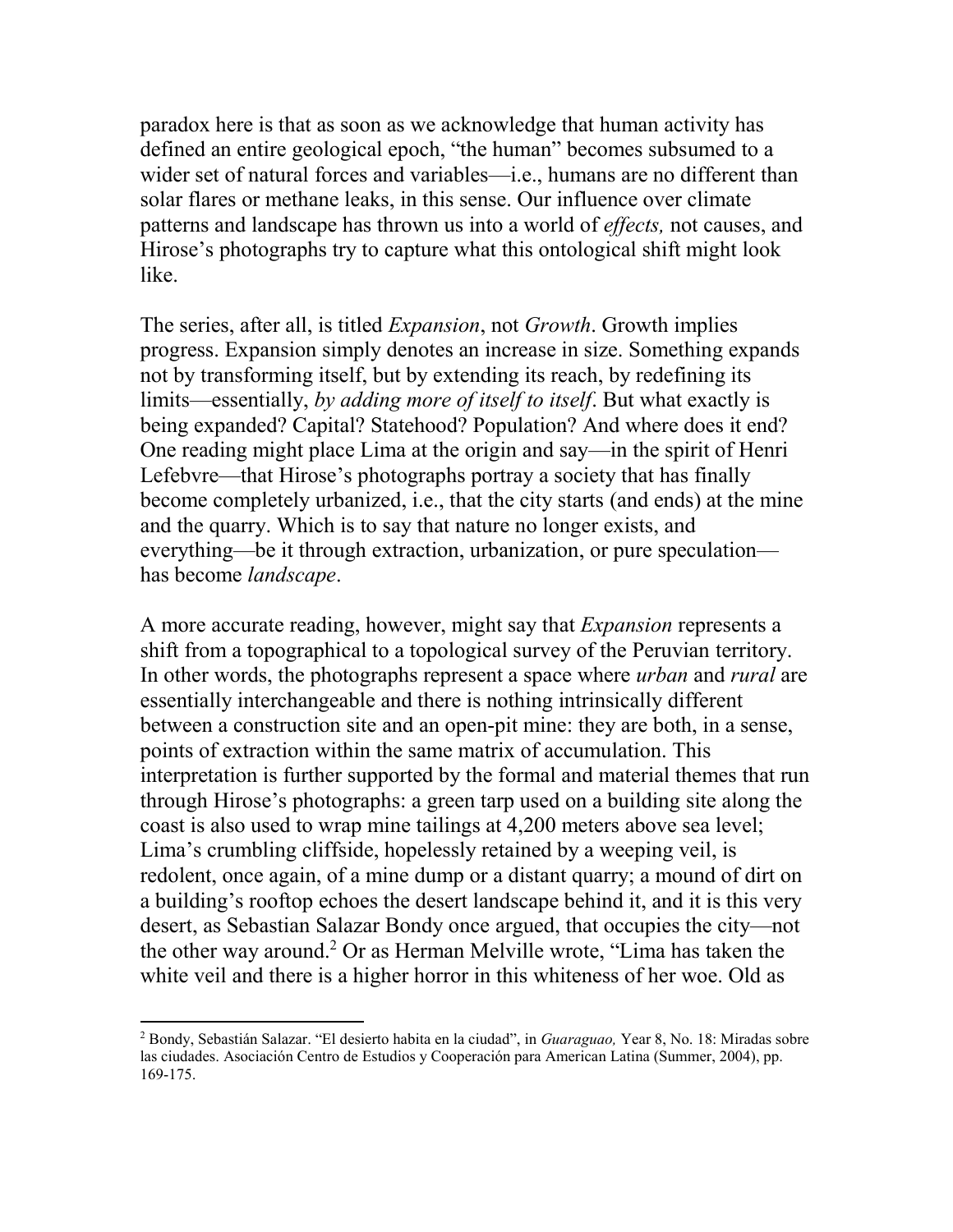Pizarro, this whiteness keeps her ruins for ever new; admits not the cheerful greenness of complete decay…"<sup>3</sup> Hirose's topological approach, like Melville's whiteness, flattens the natural accidents that might otherwise define Peru's extractive landscape, and like this, the whole country becomes a desert, *keeping its ruins forever new*.

Of course, it would be mistaken to call Hirose's photographs affectless or distant. As Alan Sekula points out, "even the most deadpan reporter's career is embroiled in an expressionist structure. From Hine to W. Eugene Smith stretches a continuous tradition of expressionism in the realm of "fact"<sup>34</sup>. In Hirose's case, we might say that an expressionist structure might be found in his use of flatness, the filling of the photographic frame, the size of his prints, and his use of the horizon line. The topological flattening mentioned above finds its concomitant in the vertical compression or foreshortening of the landscape being represented: everything becomes foreground. The photographs themselves become walls, echoing what Rosalind Krauss once wrote about landscape paintings after 1860—namely, that they "expanded to become the absolute size of the wall", and that wall and landscape effectively became synonymous<sup>5</sup>—a point that is further emphasized in Hirose's work by a kind of *horror vacui*, where landscape grows inexorably against the picture frame (adding yet another meaning to "expansion"), and only the occasional sliver of clear sky manages to peak through. Furthermore, the compositional horizon does not always correspond to the optical horizon we might experience as embodied observers, but it is close enough to become a referent of its own absence or erasure. Fake horizon lines are drawn by infrastructure and building materials. The view is not so much distant as it is oppressive and abstract.

Ultimately, what these photographs reveal is a reality so implacably selfreferential, so bleak and skeletal, that it appears to happen *behind* itself. Lima's buildings become diagrams of themselves. A cement wall becomes a vertical desert plane. We might even say that Hirose's work posits a return to a kind of photographic hyperrealism; not in terms of its detail or resolution, but in its capacity for self-similarity and bare repetition. The question of

 $\overline{a}$ <sup>3</sup> Melville, Herman. *Moby Dick, or The Whale*. Charles Scribner's Sons (1902), p. 169.

<sup>4</sup> Sekula, Alan. *Photography Against the Grain: Essays and Photo Works 1973 -1983*. The Press of the Nova Scotia College of Art and Design (1984), p. 21.

<sup>5</sup> Krauss, Rosalind. "Photography's Discursive Spaces," in Richard Bolton's *The Contest of Meaning: Critical Histories of Photography*. The MIT Press: Reprint edition (February 25, 1992), p. 288.